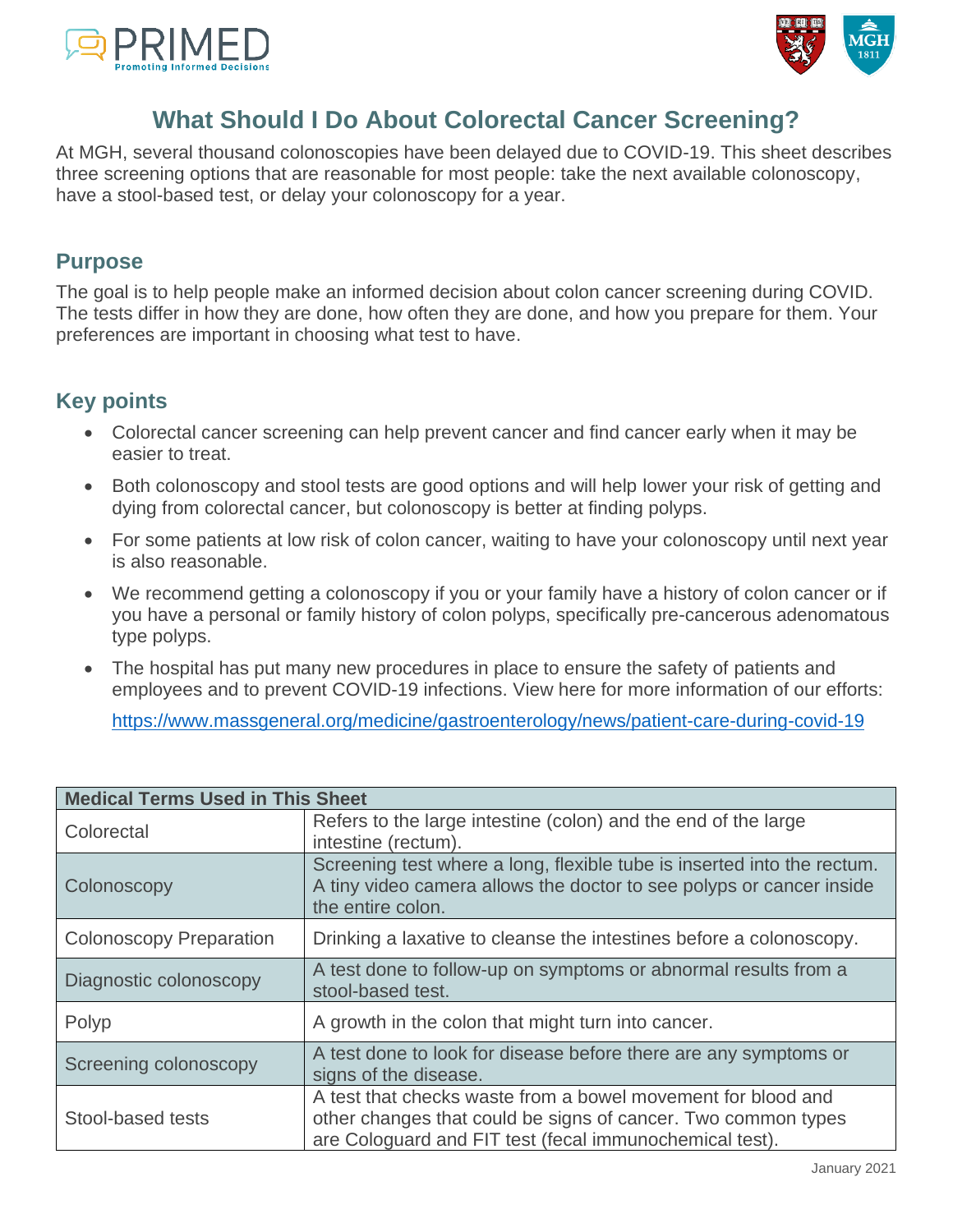



# **Who Should Get a Colonoscopy?**

- Do you or your family have a history of colon cancer?
- Do you or a first-degree relative (siblings, parents and children) have a history of polyps?
- Do you have a personal history of inflammatory bowel disease (ulcerative colitis or Crohn's disease)?
- Have you had a confirmed or suspected hereditary colorectal cancer syndrome, such as familial adenomatous polyposis (FAP) or Lynch syndrome (hereditary non-polyposis colon cancer)?

**If you answered yes to any of the above questions, you may be at increased risk for colorectal cancer and we recommend that you get a colonoscopy.** 

# **Comparing the Three Options:**

|                              |                                                                                                                                                                                                                                                     | <b>What are the options?</b>                                                                                                                                                                                                                                                                                                                                                                                                                                                                                                                        |                                                                                                           |
|------------------------------|-----------------------------------------------------------------------------------------------------------------------------------------------------------------------------------------------------------------------------------------------------|-----------------------------------------------------------------------------------------------------------------------------------------------------------------------------------------------------------------------------------------------------------------------------------------------------------------------------------------------------------------------------------------------------------------------------------------------------------------------------------------------------------------------------------------------------|-----------------------------------------------------------------------------------------------------------|
| 1.<br>$\bullet$<br>$\bullet$ | Delay colonoscopy a year:<br>Nothing to do now.<br>Contact your doctor if you<br>notice any changes in your<br>bowel habits or blood in your<br>stool.                                                                                              | <b>Stool-based test:</b><br>2.<br>3.<br>Next available colonoscopy:<br>Call MGH GI department to<br>Collect a sample of stool at<br>home and mail it back to the<br>schedule: 617-726-7663.<br>lab to be tested.<br>There are new requirements,<br>If the test result is abnormal,<br>$\bullet$<br>hrs before the procedure.<br>you will need to have a<br>colonoscopy.<br>You will need to repeat the<br>$\bullet$<br>stool test every 1-year for<br>FIT or 3 years for Cologuard.<br>Talk to your PCP if stool-<br>based testing is right for you | such as getting a COVID test 48                                                                           |
|                              |                                                                                                                                                                                                                                                     | What are the main benefits?                                                                                                                                                                                                                                                                                                                                                                                                                                                                                                                         |                                                                                                           |
|                              | Delay colonoscopy a year:<br>You can avoid going to the<br>hospital now.<br>You do not need to collect a<br>stool sample.                                                                                                                           | <b>Stool test:</b><br>Next available colonoscopy:<br>A small number of people<br>may be prevented from<br>dying of colorectal cancer.<br>cancer.<br>You can collect the stool<br>Some cancers are found early,<br>$\bullet$<br>$\bullet$<br>when it may be easier to treat.<br>sample at home.<br>You can avoid the<br>be removed.<br>preparation.                                                                                                                                                                                                  | A small number of people may be<br>prevented from dying of colorectal<br>During the procedure, polyps can |
|                              |                                                                                                                                                                                                                                                     | What are the main harms or downsides?                                                                                                                                                                                                                                                                                                                                                                                                                                                                                                               |                                                                                                           |
|                              | Delay colonoscopy a year:<br>You may find cancer or a<br>polyp at a later stage.<br>You and your doctor will<br>need to remember to<br>schedule your colonoscopy<br>about a year from now.<br>It is possible that the<br>pandemic will continue and | <b>Stool test:</b><br>Next available colonoscopy:<br>If the test result is abnormal,<br>$\bullet$<br>you will need to have a<br>the colonoscopy preparation.<br>colonoscopy.<br>Small chance of serious<br>$\bullet$<br>If you need to have a<br>complications such as a tear in<br>$\bullet$<br>colonoscopy, it is considered<br>the colon, bleeding or infection<br>a diagnostic test (not<br>screening) and the                                                                                                                                  | Some people have difficulty with<br>that may require hospitalization.                                     |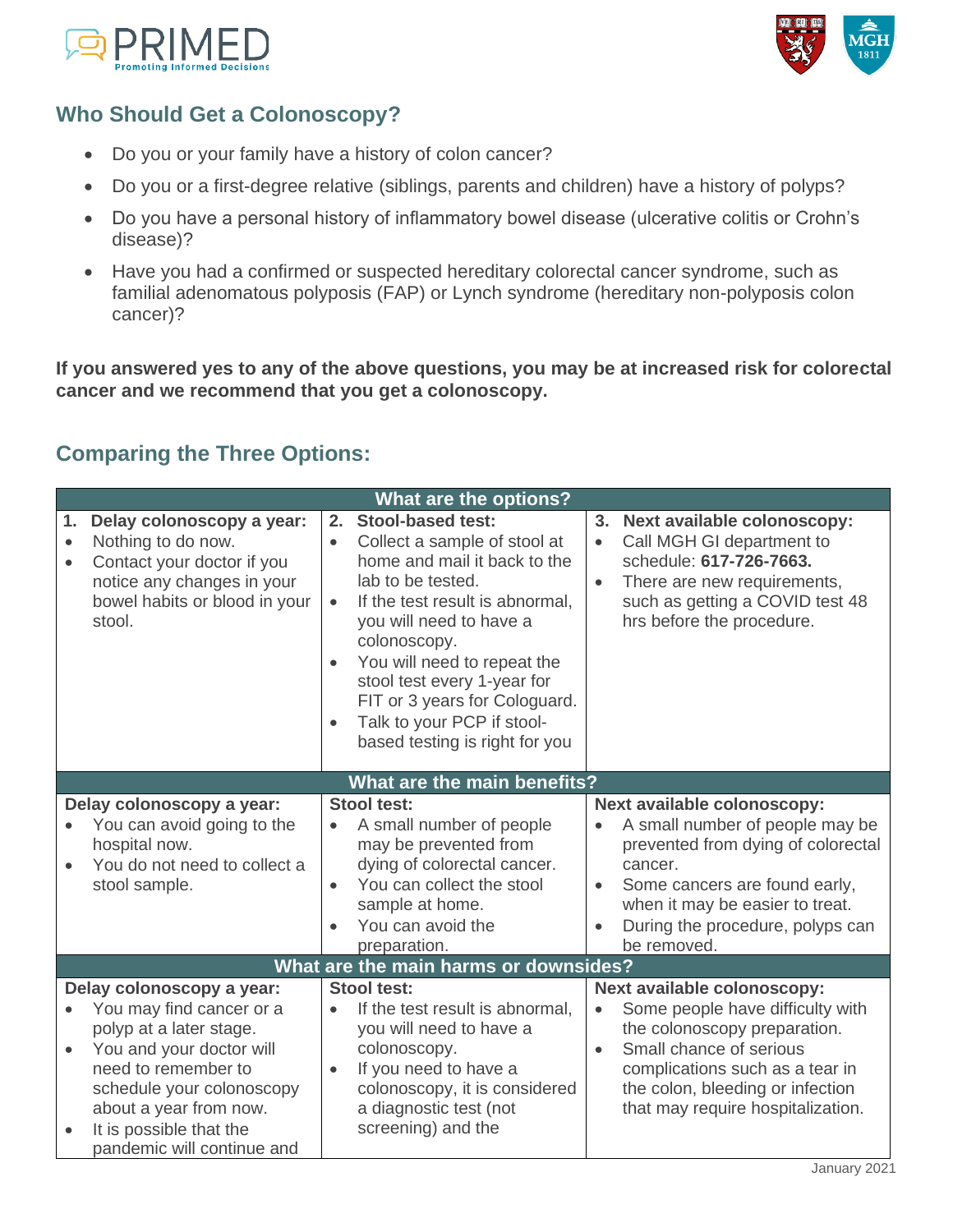



| there will still be delays a<br>year from now.                                                                                                                | insurance coverage may<br>differ (this varies by insurer).                                                                                                                                                       |                                                                                                                                                                                                                                                              |  |  |
|---------------------------------------------------------------------------------------------------------------------------------------------------------------|------------------------------------------------------------------------------------------------------------------------------------------------------------------------------------------------------------------|--------------------------------------------------------------------------------------------------------------------------------------------------------------------------------------------------------------------------------------------------------------|--|--|
| What are the COVID-19 related issues?                                                                                                                         |                                                                                                                                                                                                                  |                                                                                                                                                                                                                                                              |  |  |
| Delay colonoscopy a year:<br>You do not need to come in<br>for any screening tests or<br>procedures.<br>The risk of COVID-19 may<br>be lower a year from now. | Stool test:<br>The test is done at home, so<br>no increased risk of COVID-<br>19 exposures.<br>If the stool test result is<br>abnormal, you will have to<br>get a diagnostic colonoscopy<br>within a few months. | <b>Colonoscopy:</b><br>• A caregiver may not be able to<br>accompany you inside the hospital<br>to the procedure.<br>• You will need to get tested for<br>COVID-19 before the procedure.<br>There may be a small risk of<br>$\bullet$<br>COVID-19 exposures. |  |  |

## **People make different choices based on their situation and goals.**

Here are some quotes from our patients discussing choices they have made:

*"I am at low risk and would rather wait another year. Relieved to not have to go in now."* 

*"I didn't know about the stool tests—that seems like an easier way to test right now."* 

*"Given my family history, I want to keep going with the colonoscopy as soon as I can get in."* 

### **More about stool-based tests**

Stool-based tests involve checking your stool for tiny amounts of blood or abnormal DNA, which could be signs of colorectal cancer.

You can get an order for an at-home stool test from your doctor. These tests are mailed to you, can be done in your home, and mailed back either to the hospital or the testing laboratory. You will receive notification from your doctor's office about your results.

There are different types of stool-based tests:

- **Fecal immunochemical test (FIT).** This test checks for blood in the stool. The test kit contains the things that you need for collecting small samples of stool. This test needs to be done every year.
- **Stool DNA (sDNA/Cologuard).** This test checks the stool for blood and genetic changes in DNA that could be signs of cancer. The test kit has a container for collecting an entire bowel movement. This test needs to be done every 3 years.

### **Are stool-based tests as good as colonoscopy at finding colon cancer?**

For routine screening, stool-based tests are about as good as colonoscopy as long as you do the stool-based tests on the recommended schedule and follow-up with colonoscopy for any abnormal result.

### **Do the stool-based tests work for patients who have had prior polyps?**